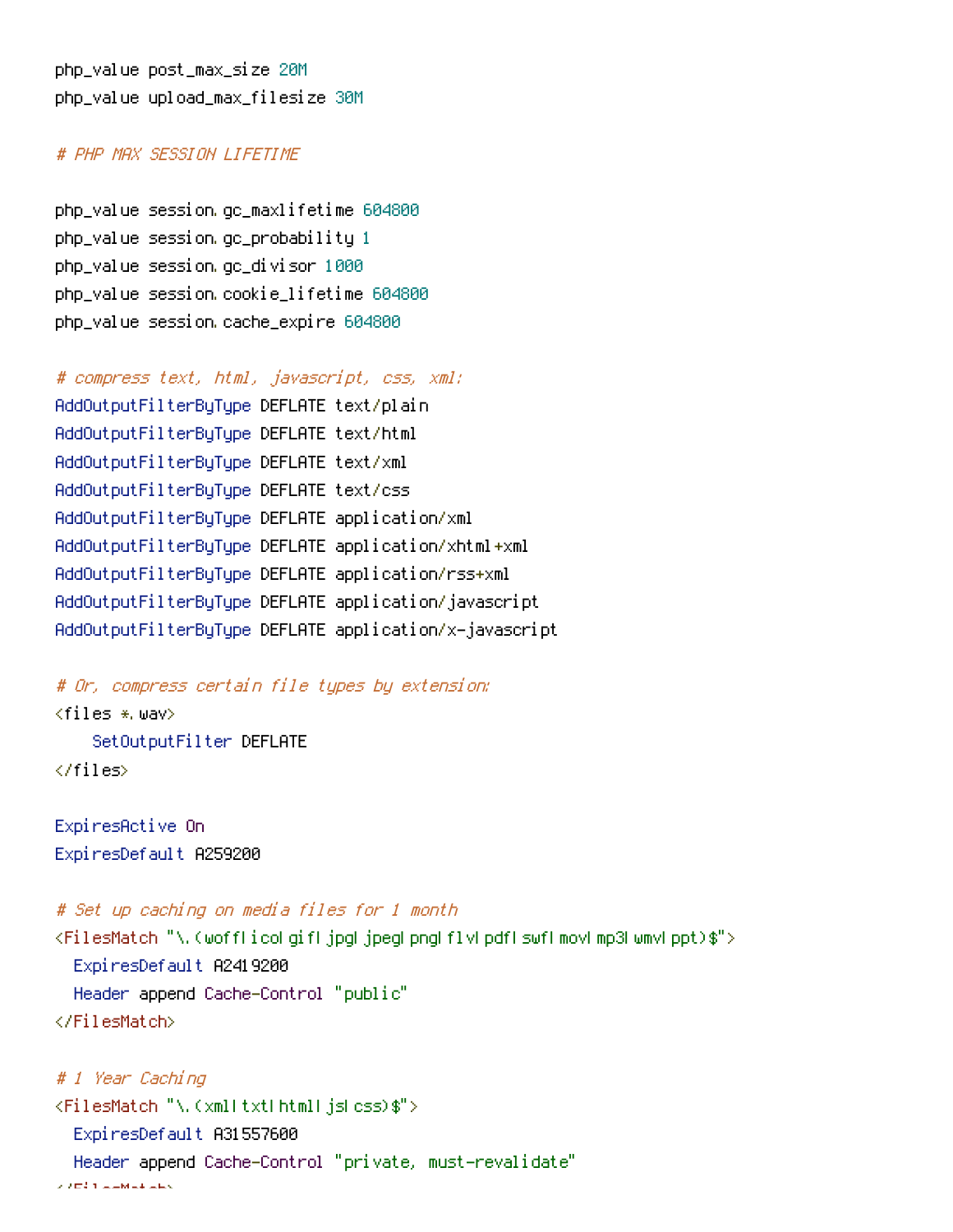```
</FilesMatch>
```

```
# 1 Year Caching
<FilesMatch "(img)$">
  ExpiresDefault A31557600
  Header append Cache-Control "private, must-revalidate"
</FilesMatch>
```
## # PHP Image Handler - GM

<FilesMatch "^(img)\.php\$"> ExpiresDefault A31557600 Header append Cache-Control "private, must-revalidate, cache, store" Header set Pragma "cache" </FilesMatch>

# # Minify Plugin - GM

```
<FilesMatch "^(js|css)\.php$">
  ExpiresDefault A31557600
  Header append Cache-Control "private, must-revalidate, cache, store"
  Header set Pragma "cache"
</FilesMatch>
```
# # Force no caching for dynamic files

```
<FilesMatch "\.(php|cgi|pl|htm)$">
  ExpiresDefault A0
  Header set Cache-Control "no-store, no-cache, must-revalidate, max-age=0"
 Header set Pragma "no-cache"
</FilesMatch>
```
<FilesMatch "^(img)\.php\$"> ExpiresDefault A31557600 Header set Cache-Control "private, must-revalidate, cache, store" Header set Pragma "cache" </FilesMatch>

```
Options -Indexes
```

```
<IfModule mod_expires.c>
    ExpiresActive on
```

```
# Perhaps better to whitelist expires rules? Perhaps.
ExpiresDefault "access plus 1 month"
```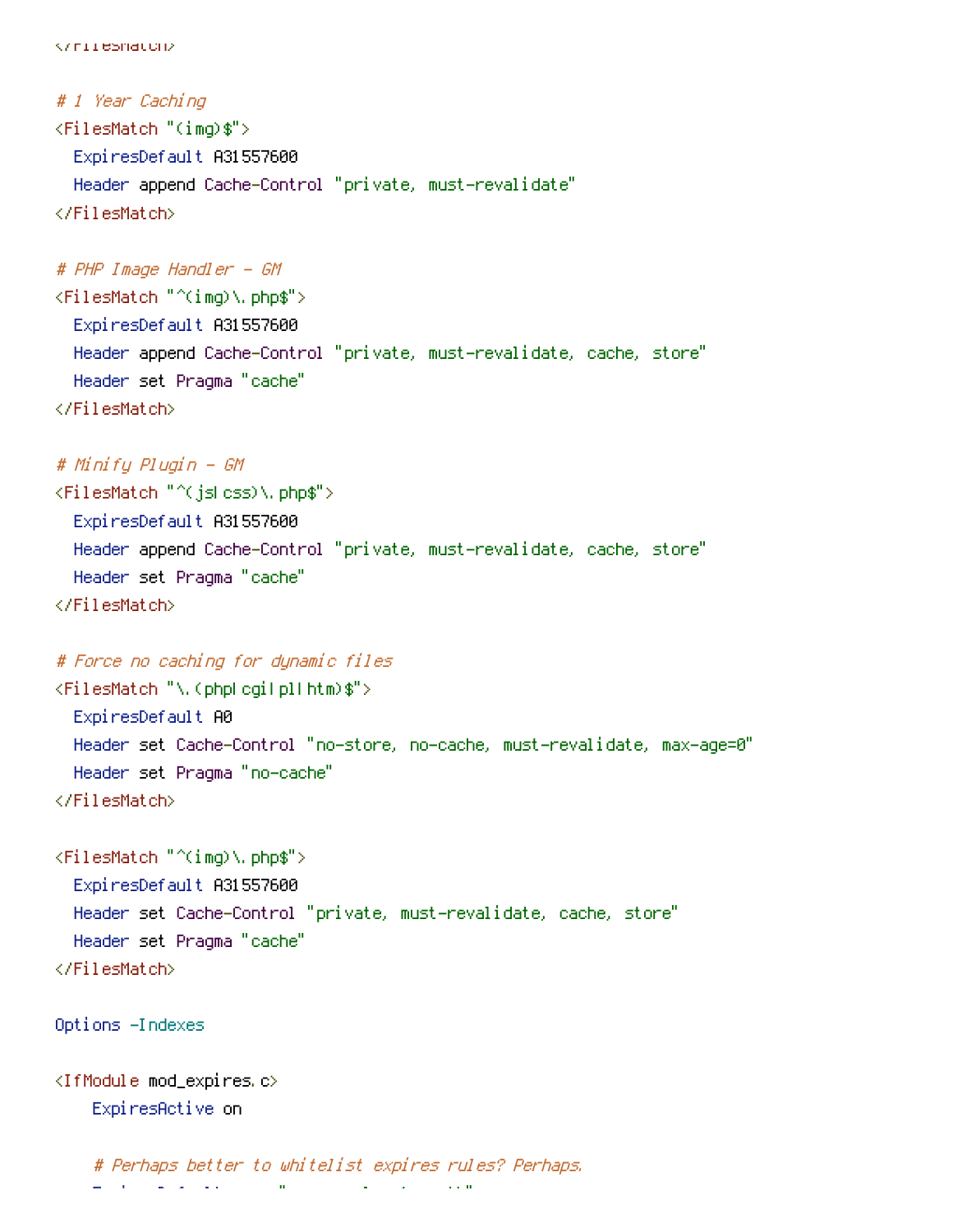ExpiresDefault "access plus 1 month"

# cache.appcache needs re-requests # in FF 3.6 (thx Remy ~Introducing HTML5) ExpiresByType text/cache-manifest "access plus 0 seconds"

# # Your document html

ExpiresByType text/html "access plus 0 seconds"

#### # Data

ExpiresByType text/xml "access plus 0 seconds" ExpiresByType application/xml "access plus 0 seconds" ExpiresByType application/json "access plus 0 seconds"

# # RSS feed

ExpiresByType application/rss+xml "access plus 1 hour"

## # Favicon (cannot be renamed)

ExpiresByType image/x-icon "access plus 1 week"

#### # Media: images, video, audio

ExpiresByType image/gif "access plus 1 month" ExpiresByType image/png "access plus 1 month" ExpiresByType image/jpg "access plus 1 month" ExpiresByType image/jpeg "access plus 1 month" ExpiresByType video/ogg "access plus 1 month" ExpiresByType audio/ogg "access plus 1 month" ExpiresByType video/mp4 "access plus 1 month" ExpiresByType video/webm "access plus 1 month"

### # HTC files (css3pie)

ExpiresByType text/x-component "access plus 1 month"

## # Webfonts

ExpiresByType font/truetype "access plus 1 month" ExpiresByType font/opentype "access plus 1 month" ExpiresByType application/x-font-woff "access plus 1 month" ExpiresByType image/svg+xml "access plus 1 month" ExpiresByType application/vnd.ms-fontobject "access plus 1 month"

#### # CSS and JavaScript